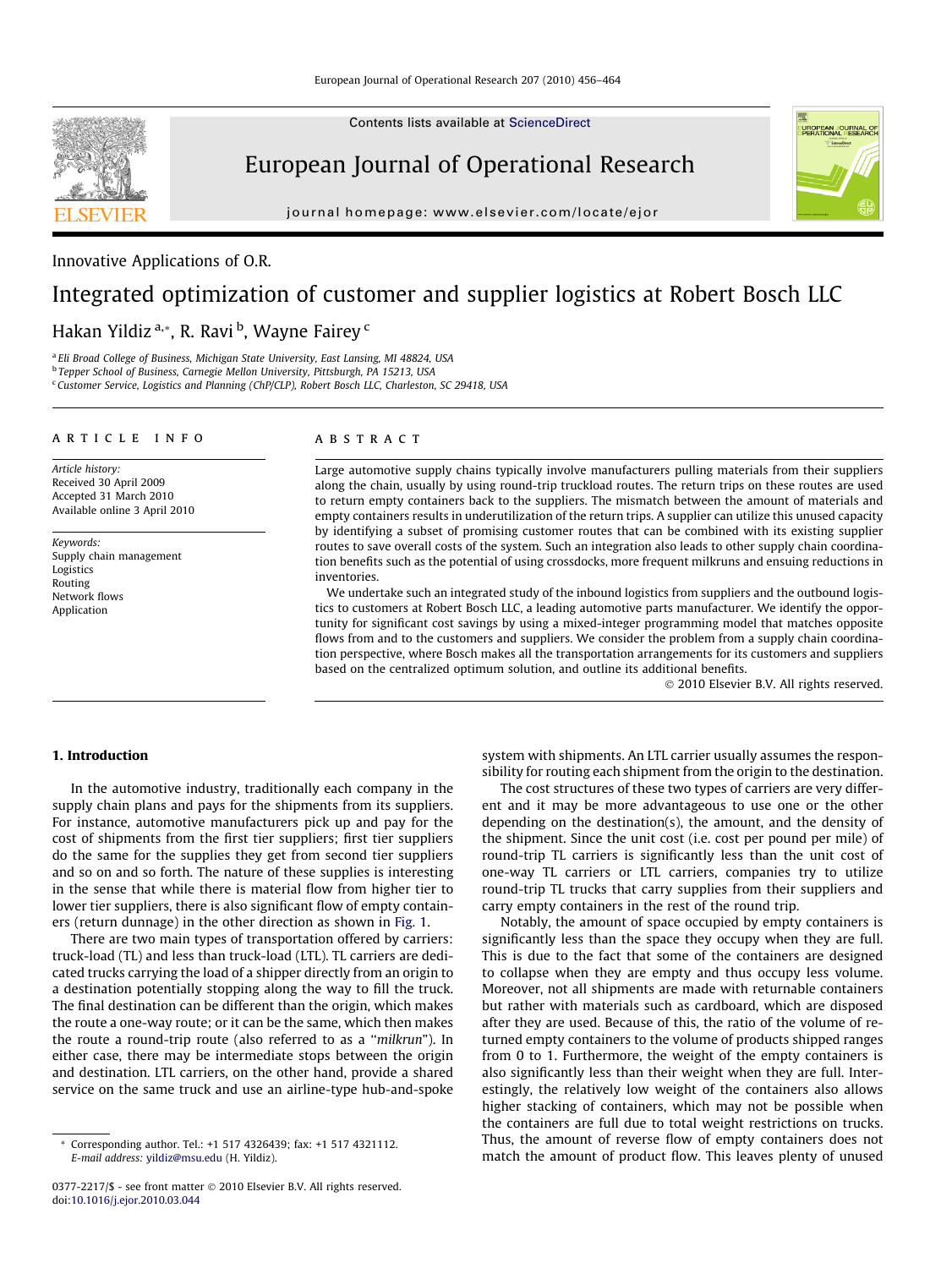<span id="page-1-0"></span>

Fig. 1. Logistics in the auto industry involve transfer of materials and dunnage in opposite directions.

capacity on the return segment of a round-trip route. With this observation, we realize the following opportunity for a first tier supplier.

2.1. Crossdocking

### 2. Matching opposite flows: A unique opportunity

A company that has customers and suppliers located in the same region, which is far away from the manufacturing plant, can combine the flow of inbound supplies and empty supplier containers with the flow of outbound finished products and empty customer containers. This is illustrated in the left half of Fig. 2, where customers, represented by circles, and suppliers, represented by squares, are located in the Midwest and Canada and they are far away from the manufacturing plant located in Charleston, SC (ChP). The product flows are represented by solid lines whereas the empty container flows are represented with dashed lines, which are drawn thinner than the solid lines to represent the imbalance mentioned earlier.

This opportunity is not possible for automotive manufacturers since trailers that can carry automobiles are very different to the trailers that carry their supplies stored in containers. There is also less potential for a second tier supplier who may not have as much volume in both directions. But a first tier supplier can utilize this opportunity by taking over the delivery of its products to its automotive manufacturer customers.

A crossdock is a facility where materials are unloaded from incoming trucks and loaded into outbound trucks with little or no storage in between. Such a facility located close to the customers and suppliers can also be used as a consolidation point to be able to match the two opposite flows better, as depicted in the right half of Fig. 2. Locational decisions, such as locating a crossdock, are usually made on a strategic level as they have long term effects. In the case of using a crossdock facility, one alternative is owning the facility by making an investment. Another alternative is renting the facility, which may require less capital investment than the first one, but still require a commitment for a period of time. A third alternative is using an existing facility operated by a 3rd Party Logistics Firm (3PL) and paying a fee on a per container basis. This last alternative might be desirable if the total volume that will be going through the crossdock is not very large and if the company does not desire to make an investment or a long term rental contract.

### 3. Motivation

Robert Bosch LLC, or Bosch in short, is a leading international automotive parts manufacturer that has several plants in North America. Bosch has applied lean manufacturing practices in its



Fig. 2. Uneven flows from and to the suppliers and customers, represented by squares and circles, respectively, in both directions going over long distances can be matched for better coordinated utilization, sometimes along a crossdock.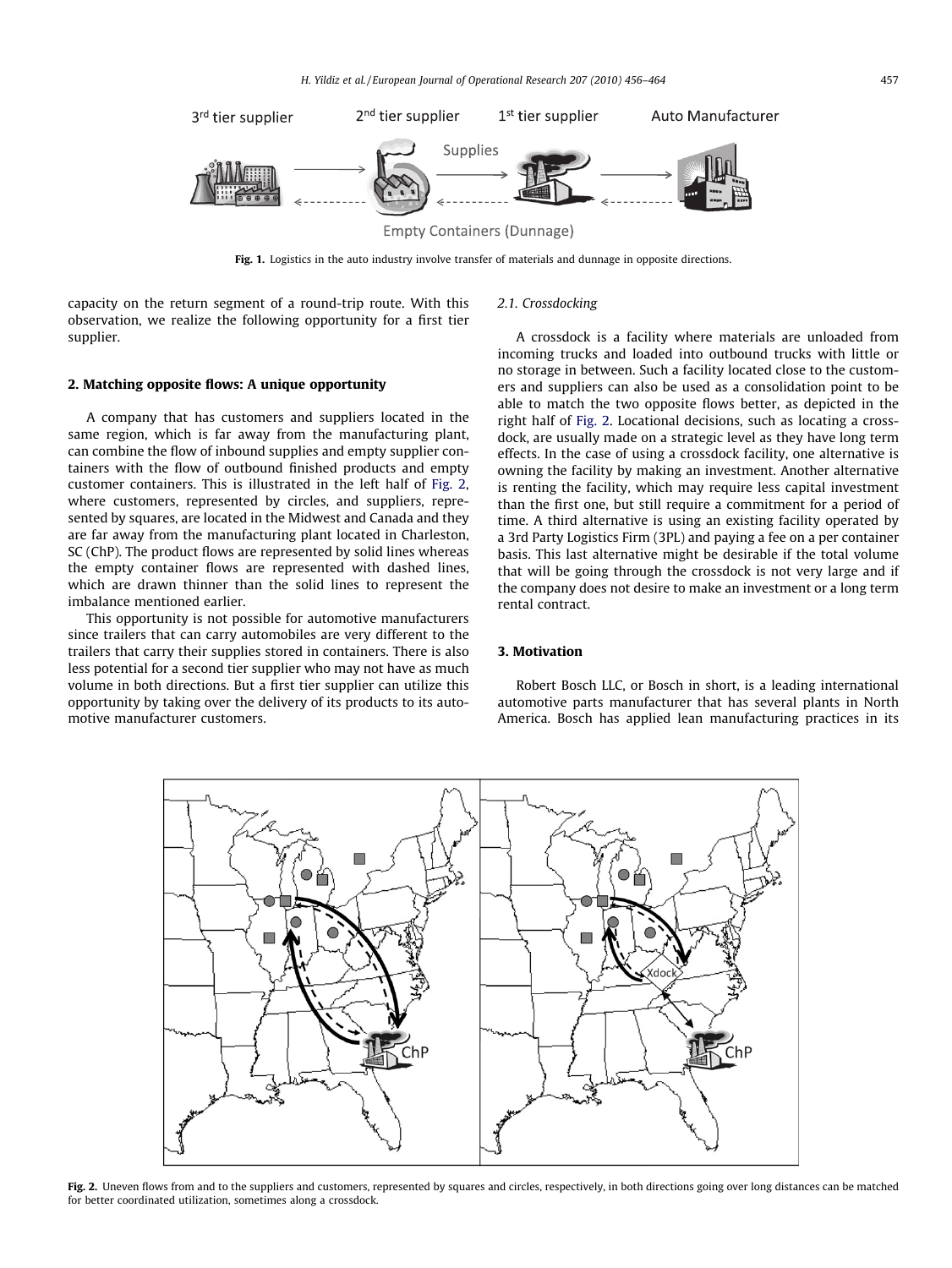production system for the last few years. Lean manufacturing is the production of goods using less of everything compared to traditional mass production. Lean manufacturing is a generic process management philosophy inspired by the Toyota Production System ([Womack et al., 1991](#page-8-0)) and implemented in Bosch as the Bosch Production System or BPS ([Made in Europe Magazine, 2004](#page-8-0)). Our study was motivated by Bosch's desire to improve its logistics operations and it was done at Bosch's Charleston, SC plant (Bosch/ChP). In addition to direct transportation cost savings, attaining additional benefits, such as reducing inventories, is also desired since one of the principles of lean is evening out the production flow by reducing batch sizes and increasing delivery frequencies internally and, if possible, externally.

#### 4. Problem description

In this project, we look into selecting a subset of customers and suppliers of Bosch/ChP and combining their shipments on the same routes. We also consider the use of a crossdock located close to the customer and supplier base to use as a consolidation center. We investigate whether such changes bring net savings to the system, where the system consists of Bosch/ChP, customers (automotive manufacturers) and suppliers (second tier suppliers). Every node in the system may have both pick ups and deliveries: Each customer has a demand from Bosch/ChP and it may also have a supply if the containers used are returnable. Similarly each supplier has a supply to Bosch/ChP and it may also have a demand if the containers used are returnable. The supply and demand at each node has to be served simultaneously by the same vehicle.

In addition to the vehicle routing aspect of the problem, we also have to decide on whether to use a crossdock as a transshipment node. The crossdock cost is a variable cost that is charged on a per container basis, so there is no fixed rental or investment cost. The location of the potential crossdock is predetermined.

We look at the problem from a supply chain coordination perspective. In the new system, Bosch/ChP will make all the transportation arrangements including shipments for its customers. To implement this change, materials supplied to customers will have to be re-priced to factor in shipping costs to Bosch/ChP. In the current system, Bosch/ChP takes care of the transportation arrangements for its suppliers, and all of its customers handle the transportation by themselves.

#### 5. Literature review

At the core of this problem is vehicle routing, which is defined as the process of selecting paths in a transportation network along which to send physical traffic. The goal is to provide services to spatially dispersed customers via delivery routes that have one or more customers on them.

There are variants of the Vehicle Routing Problem (VRP) based on different aspects, such as the number of depots (one/multiple), cost structure (fixed/variable/both), time to service a particular node (specified/time windows/unspecified), size of fleet (one/multiple), type of fleet (identical/non-identical), nature of demands (deterministic/stochastic), existence of pickups along with demands at each node and vehicle capacity (imposed/non-imposed).

The basic version of the problem is defined as follows: there is only one depot where the vehicles begin their routes and we are given its location. We also know the locations and demands of customers. We have a number of available vehicles that have a finite capacity. This can be a physical capacity, such as the weight or volume, or it can be a restriction imposed due to the nature of the system, such as the total distance or total time of the route. The goal is to find a set of routes that minimize the total distance the vehicles travel.

VRP is a very difficult problem to solve. In fact, even with the very recent developments, the size of the problems that can be solved by exact solution approaches are in the order of a hundred customers. Among the most effective exact methods are the branch and cut method in [Lysgaard et al. \(2004\)](#page-7-0), the branch and cut and price method in [Fukasawa et al. \(2006\)](#page-7-0) and the set partitioning approach with cuts in [Baldacci et al. \(2008\).](#page-7-0)

Due to the difficulty of VRP, most of the techniques developed are heuristics, including local search methods, population based algorithms and learning mechanisms. These methods generate quality solutions very fast but do not guarantee optimality. The best performers, in terms of accuracy and computing time seem to be the hybrid methods presented in [Mester and Bräysy \(2005\),](#page-8-0) [Tarantilis and Kiranoudis \(2002\) and Prins \(2004\)](#page-8-0) that combine population search and local search. A broad summary of recent work on VRP is given in the book by [Golden et al. \(2008\)](#page-7-0) including a categorized review on metaheuristics by [Gendreau et al. \(2007\).](#page-7-0)

In the version of the VRP that we are considering in this paper, every node may have both pick ups and deliveries. The general class of such problems is referred to as Pickup and Delivery Problems (PDPs) in the literature. To the best of our knowledge and based on the examination of a very recent survey on PDPs ([Berbeglia et al., 2007\)](#page-7-0), the version of the VRP considered in this paper has not been studied before. The closest versions are the VRP with Simultaneous Pickups and Deliveries(VRPSPD), and VRP with Pickups, Deliveries and Transshipments(VRPPDT), as defined in [Berbeglia et al. \(2007\).](#page-7-0) Recent works on VRPSPD include [Bianchessi](#page-7-0) [and Righini \(2007\), Hoff et al. \(2009\), and Gajpal and Abad \(2009\).](#page-7-0) These papers present and compare various heuristics including tabu search and ant colony system. There are also a few studies on VRPPDT including the papers by [Cortés et al. \(2010\), Mitrovic-](#page-7-0)[Minic and Laporte \(2006\), and Kerivin et al. \(2008\).](#page-7-0)

#### 6. Modeling assumptions

#### Cost linearity

In order to compare the cost of the new system with the existing one, we need to know the current cost of customers' pickups from Bosch/ChP. To estimate those costs, we assume that the cost of a truck is linear in the percentage fill rate (i.e. if a full truck costs C, half a truck costs  $\frac{c}{2}$ ). This allows us to assign a cost figure to the pickups from Bosch/ChP by the customers. For instance, assuming that the length of a route does not change after removing Bosch/ ChP from it, the cost associated for the pickup from Bosch/ChP is directly proportional to the percentage of material pickup from Bosch/ChP with respect to the whole load in that truck. If 30% of the load of a truck is picked up from Bosch/ChP, the cost of this pickup is equal to the 30% of the whole route. This linearity assumption implies that once the shipment from Bosch/ChP to a customer is removed from customer's current route in the new system, the customer can and will fill in the free space with its other suppliers' material, which are already on the existing route of the customer, possibly by decreasing the frequency of that route.

This assumption can be justified by noticing the fact that customers will re-optimize their new routes after removing Bosch/ ChP from their list of stops. We can not know the effect of not having Bosch/ChP on any of their routes as this requires the knowledge of all of their suppliers and their pickup schedules from them. This effect can be an increase in total cost if the customers can not fill in the empty space efficiently. Or it can be a decrease in total cost if removing Bosch/ChP from their route significantly reduces the length of the route or increases the utilization of their existing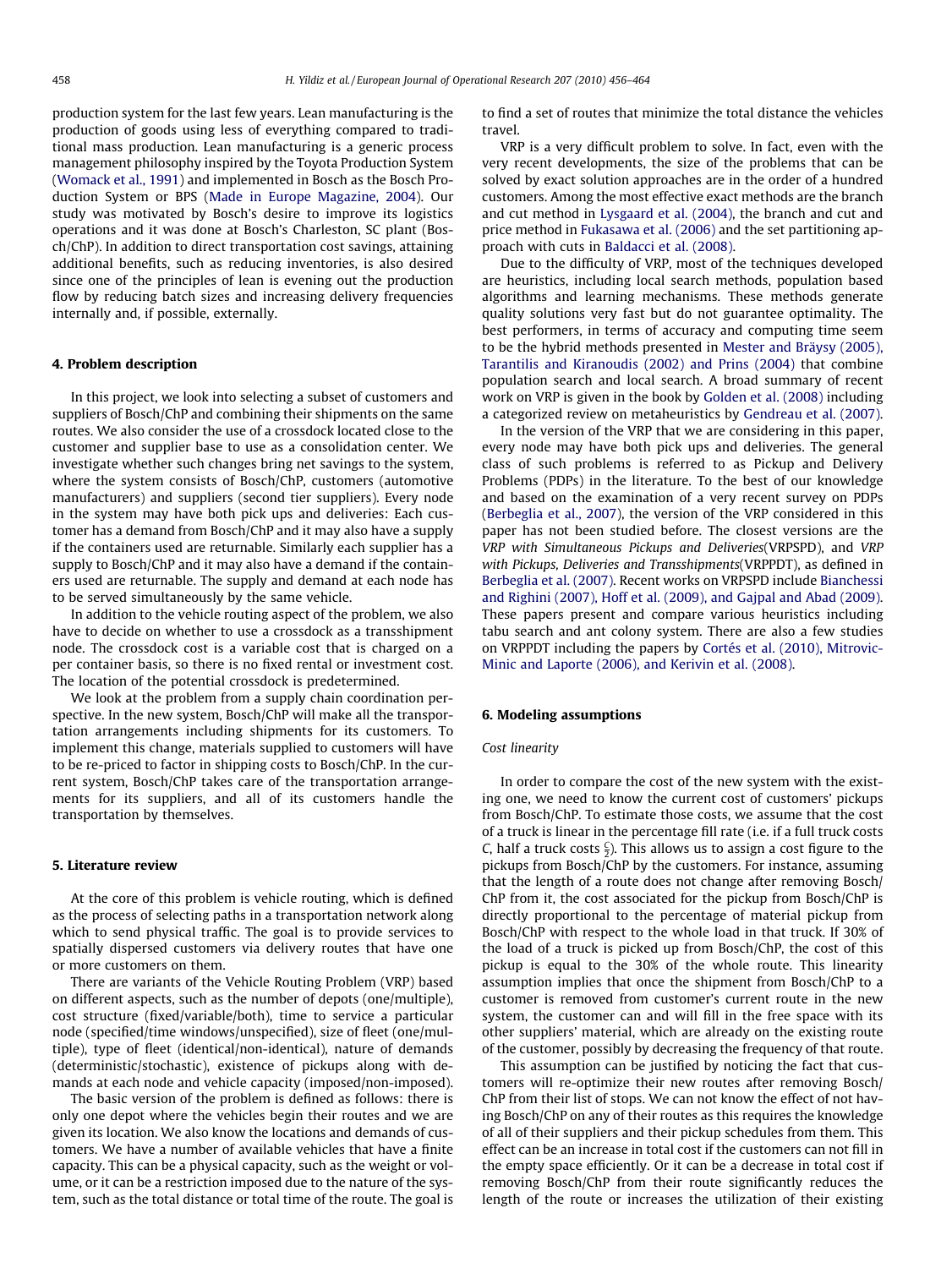route capacities. Because of this lack of knowledge, we assume that customers' networks are large enough that removing Bosch/ChP from their system will have a neutral effect. This assumption is approved by several experts in the Logistics Department of Bosch/ChP and by the experts of the 3PL company currently used by Bosch/ ChP.

#### A closed system for empty containers

We assume that the returnable container flow is a closed loop. Whatever returnable container sent to customers comes back to Bosch/ChP. Similarly, whatever returnable container received from suppliers is sent back to suppliers.

#### 7. Problem formulation

We developed a network flow model combined with vehicle routing from the crossdock and the plant. The formal formulation is given in the Appendix. In this model, we allow two new means of transportation for each customer and supplier in addition to their current way of transportation. One is being on a milkrun starting and ending either at the plant or the crossdock. In the other alternative, a customer can receive products from and send empty containers to the crossdock using LTL carriers. Similarly, a supplier can send products to and receive empty containers from the crossdock using LTL carriers. The consolidated shipments at the crossdock are shipped either with round-trip (or one-way) TL carriers between the crossdock and the plant or the crossdock may be on milkruns that have some other intermediate stops.

In this model, in addition to the transportation cost, we also have a crossdock cost. The goal is to minimize the total cost in the new system.

The constraints that we need to satisfy are similar to the basic VRP: We need to pick up all supplies and empty customer containers. We need to deliver all customer products and supplier empty containers. Each customer and supplier can use only one mode of transportation and the demands and supplies can not be split into more than one mode and even into more than one truck (This constraint, of course, implicitly assumes that none of the demand or supply values exceed the capacity of a truck. In this project, this assumption holds for the customers and suppliers of Bosch/ChP). There is also a limit on the total weight and total volume of the trucks. As for the volume, at most 70% of the total volume should be utilized while planning for the shipments. This is the current practice of Bosch/ChP to ensure that there will be enough space left for unexpected demand fluctuations, which may not be captured during the planning phase. In addition to these constraints, there are additional constraints imposed by Bosch/ChP to ensure the quality of customer service and have easy-to-coordinate routes.

#### 7.1. Customer sensitive constraints

- There can be at most one customer per new milkrun. This ensures that we will not have to coordinate shipments for two customers.
- If a customer is on a new milkrun, then it should be the first stop on the milkrun. This ensures that the promised delivery times can be met by Bosch/ChP.
- Customers should not see degradation in mode of shipment (LTL carriers are considered less reliable than TL carriers).

In addition, Bosch/ChP also wants the following constraints to be satisfied:

- The maximum number of stops on a route to be at most 4 (excluding the origin). This is the current practice Bosch/ChP has with its suppliers and it is thought that a higher number of stops on a route may be difficult to coordinate and schedule.
- If the crossdock is on a new milkrun, then it should be the last stop. This gives Bosch/ChP more accurate information and also more control on the arrival time of trucks to Bosch/ChP, as there will be no intermediate stops between the crossdock and Bosch/ChP.

In the next section, we discuss the data collection and preprocessing phases of this project.

#### 8. Data and preprocessing

We collected customer and supplier data for a quarter of a year. We also collected detailed packaging information, such as volume and weight when full and empty and when collapsed if collapsible. After that, we computed necessary statistics such as average demand, supply, weights, space utilization for all customers and suppliers. Each customer has an average demand that needs to satisfied, but it also has an average supply, which is the average amount of empty returnable containers. This supply value is calculated separately for each customer, based on the type of containers used for the shipments of that customer. Similarly, every supplier has a supply that needs to be delivered to Bosch/ChP, but it also has a demand value, which is the average amount of empty returnable containers that needs to be delivered back to the supplier.

Moreover, we identified current customer and supplier routes. The supplier routes were easy to obtain as they are being formed by the 3PL that Bosch works with. But the customer routes were completely unknown. So, to obtain the route information and the demand load on these routes, we interviewed truck drivers to piece together this information when they come to Bosch/ChP for pickups.

#### 8.1. Cost structure

We estimated the TL costs based on the expertise of the traffic engineers and studies conducted by the 3PL that Bosch/ChP works with. We used a single fixed per mile cost for TL carriers irrespective of the routes as we see that on average the costs of routes do not differ significantly based on the endpoints of the route. The LTL costs are estimated using the rate software of USF-Holland, an LTL carrier. We tuned these costs by comparing with actual LTL shipment data. The crossdock cost is also a variable cost that is charged on a per container basis for which there is no fixed rental cost or investment.

#### 8.2. Initial analysis

For each potential customer, we computed the savings for the case where the customer does not pick up from the plant and Bosch/ChP delivers it from its crossdock instead. We considered several cases depending on customer pickup type (TL/Oneway TL/ LTL) and identified most promising customers based on volume and total potential savings and included these promising customers in the optimization model.

#### 9. Solution and results

Our results are obtained by using the average demand data and supply data over a quarter of a year for the customers and suppliers, respectively. Using this average data, we solved increasingly complex scenarios and the results are summarized in [Table 1.](#page-4-0) In this and later tables, the savings percentage reflects the reduction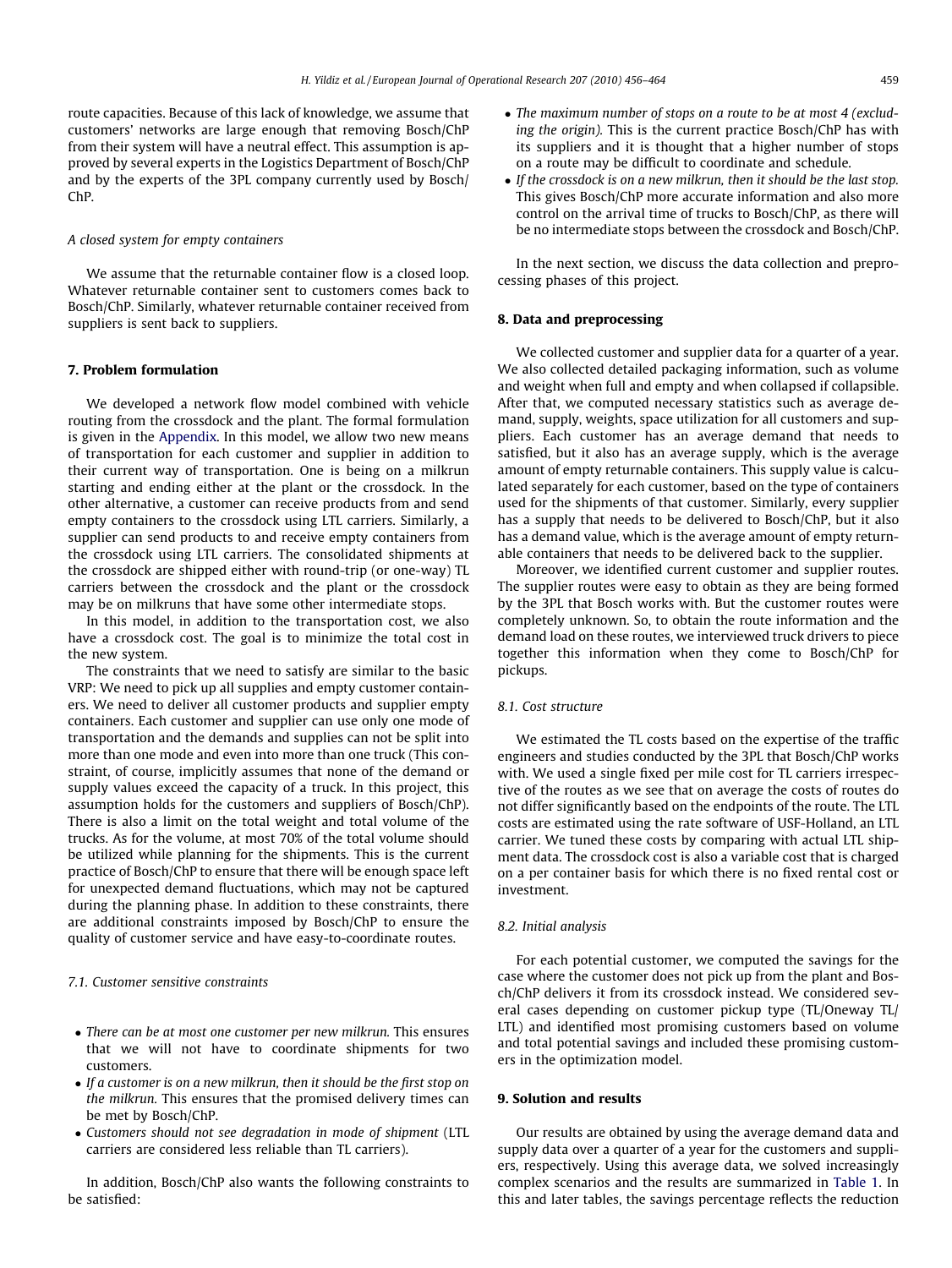<span id="page-4-0"></span>

| таріе т |  |                                  |
|---------|--|----------------------------------|
|         |  | Results for different scenarios. |

| Scenario | No. of customers | No. of suppliers | Constraint set | Savings (%)         | No. of variables | No. of constraints |
|----------|------------------|------------------|----------------|---------------------|------------------|--------------------|
|          |                  |                  | Basic          | 26                  | 6744             | 2401               |
|          |                  |                  | All            |                     | 6744             | 3451               |
|          |                  | 18               | All            | $\sim$ $\sim$<br>رے | 30201            | 9244               |

in cost as a percent of the current costs, which are calculated as follows.

For each supplier, whether served with LTL or TL carriers, we have the necessary data such as the length of the routes and the costs associated with them. For each customer, this is not exactly known since customers handle their pick ups themselves and Bosch has very limited information about their costs. In the proposed new solutions, Bosch/ChP may be removed from some of the customers' existing routes. To calculate the cost change that customers will realize with the removal of Bosch/ChP from their routes, we estimate the cost that can be associated solely to the pickups from Bosch/ChP as follows: For customers that use LTL carriers, this is estimated using the LTL rates between Bosch/ChP and the customer's location. For customers who use TL carriers, this is more complicated. First, the length of the current route, which includes Bosch/ChP as a stop, is calculated. Let's refer to this CurrentLength. Then, the length of the new route after removing Bosch/ChP from the current route is calculated. Let's refer to this NewLength. Let's also assume that P represents the percentage of Bosch/ChP's load on a customer's truck in the current system. Then using the cost linearity assumption stated before, we can estimate the cost reduction in the customer's route due to the removal of Bosch/ChP from the current route as CurrentLength  $- (1 - P)$  \* NewLength. The sum of all the costs for the suppliers and customers is the base total cost. The new system's cost is compared to this base total cost and the savings are given as a percentage.

In the first scenario, we have five customers and eight suppliers and we do not impose the additional customer sensitive constraints. In the second scenario, we have the same set of five customers and eight suppliers, as we have in the first scenario, but now we also impose the customer sensitive constraints. In the third scenario we have the same set of 5 customers but a larger set of 18 suppliers and we impose the customer sensitive constraints.

When we compare the percentage savings between Scenarios 1 and 2, we see that the extra customer sensitivity constraints reduce these savings, which is not surprising and reflects the general trade-offs seen in business. Moreover, when we compare Scenarios 2 and 3, we see that including more suppliers in the model increased the savings significantly as it allowed more options and better matching of the flows from and to the plant.

To illustrate what a solution looks like, we depict the current and future states for Scenario 2 in Fig. 3, where customers and suppliers are represented by circles and squares, respectively. The future state is significantly different to the current state. In the future state, C1 and C2 continue using their old milkruns. C3, S4, S6 and S8 use LTL service from and to the crossdock. There are two milkruns starting and ending at the crossdock. The remaining two suppliers (S5 and S7) use LTL service from and to ChP as they used to do in the current system. There is also a dedicated round-trip TL truck between the crossdock and ChP.

#### 9.1. Computational issues

The model is formulated using the OPL modeling language and is solved using CPLEX 11.1 on a PC with an Intel Core 2 Duo 3.0 GHz processor and 2 GB of RAM. In terms of computational difficulty, Scenario 3 is significantly more difficult than the other two scenarios. Scenario 1 and Scenario 2 are solved to optimality in 4 min and 5 min, respectively. We allowed the model to run for 24 h for Scenario 3, but it was unable to solve it to optimality. After 24 h, the best feasible solution found by CPLEX corresponded to a cost savings of 25% and the best upper bound found corresponded to a cost savings of 28%. To shorten the running times, we created a new restricted model for Scenario 3: we first classified the suppliers into two groups based on the amount of supplies they supply. In the restricted model, only the largest eight suppliers are allowed on new milkruns. The remaining 10 suppliers are not considered in new milkruns. This restriction made the model significantly easier to solve. The restricted model is solved to optimality in only 11 min, resulting in a solution with 25% cost savings, which is equal to the savings found by running the original model for 24 h. The savings obtained with the restricted model are also very close to the upper bound obtained for the original model (thus, only at most 3% away from the optimal solution of the original model) and the restricted model is solved much faster. Because



Fig. 3. Illustration of current and future states for Scenario 2.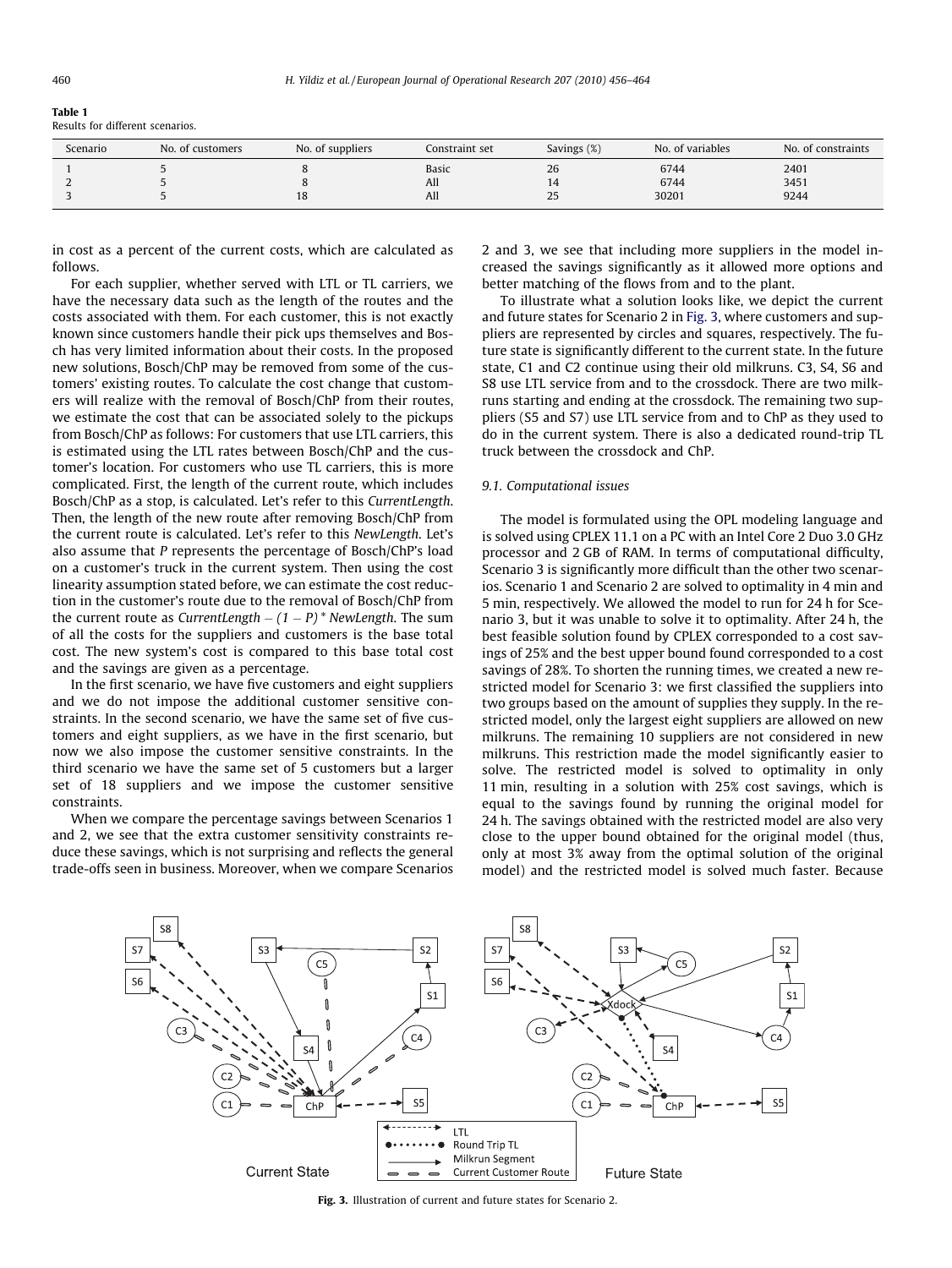<span id="page-5-0"></span>of this, the restricted model is also used in all the following analysis.

#### 9.2. Robustness analysis

We investigate the robustness of the savings based on the demand variability over the weekdays. For this we compute the average data for each weekday and separately solve the optimization model over these average daily data. To keep the consistency in the transportation modes across the days, we fix the customer transportation modes in the model based on the solution we previously obtained on the overall average data in Scenario 3. Thus, if a customer uses its old milkrun in the solution of Scenario 3, then that customer will be forced to use its old milkrun on each of the week days. Similarly if a customer uses a new milkrun in the solution of Scenario 3, then that customer will be forced to use a new milkrun on each of the days, but in that case we will allow the model to pick different routes on the different days of the week as long as it is a new milkrun. For each week day, the average savings for the week day are shown in Fig. 4, where we see that the savings fluctuate significantly across the days. The savings are highest on Monday and Thursday, because one of the customers, which is placed on a new milkrun based on the result of Scenario 3, has demands on these two days only. The overall average savings is 18%.

We also solve the model simultaneously on the average data of Mondays and Tuesdays, which have significantly different demand patterns. In that case, we force customers and suppliers to have the exact same routes, which we refer to as stable routes, on both days. Interestingly forcing the system to have the same routes on both days reduces the savings by only 1% (from 18% to 17%). We should note that the change in cost might have been different if were able to solve the model simultaneously over the average data of five days, instead of just two. But we were unable to do that as that model becomes very large and difficult to solve with the current computational capabilities we have.

We do a similar robustness analysis for the weeks of the quarter, where we solve the model for the average weekly data. The results for the first five weeks are illustrated in Fig. 5. To find stable routes over the different weeks, we solve the model



Fig. 4. Robustness analysis over the weekdays. The savings fluctuate significantly as different days have different demand structures.



Fig. 5. Robustness analysis over the weeks of the quarter. The savings fluctuate significantly as different weeks have different demand structures.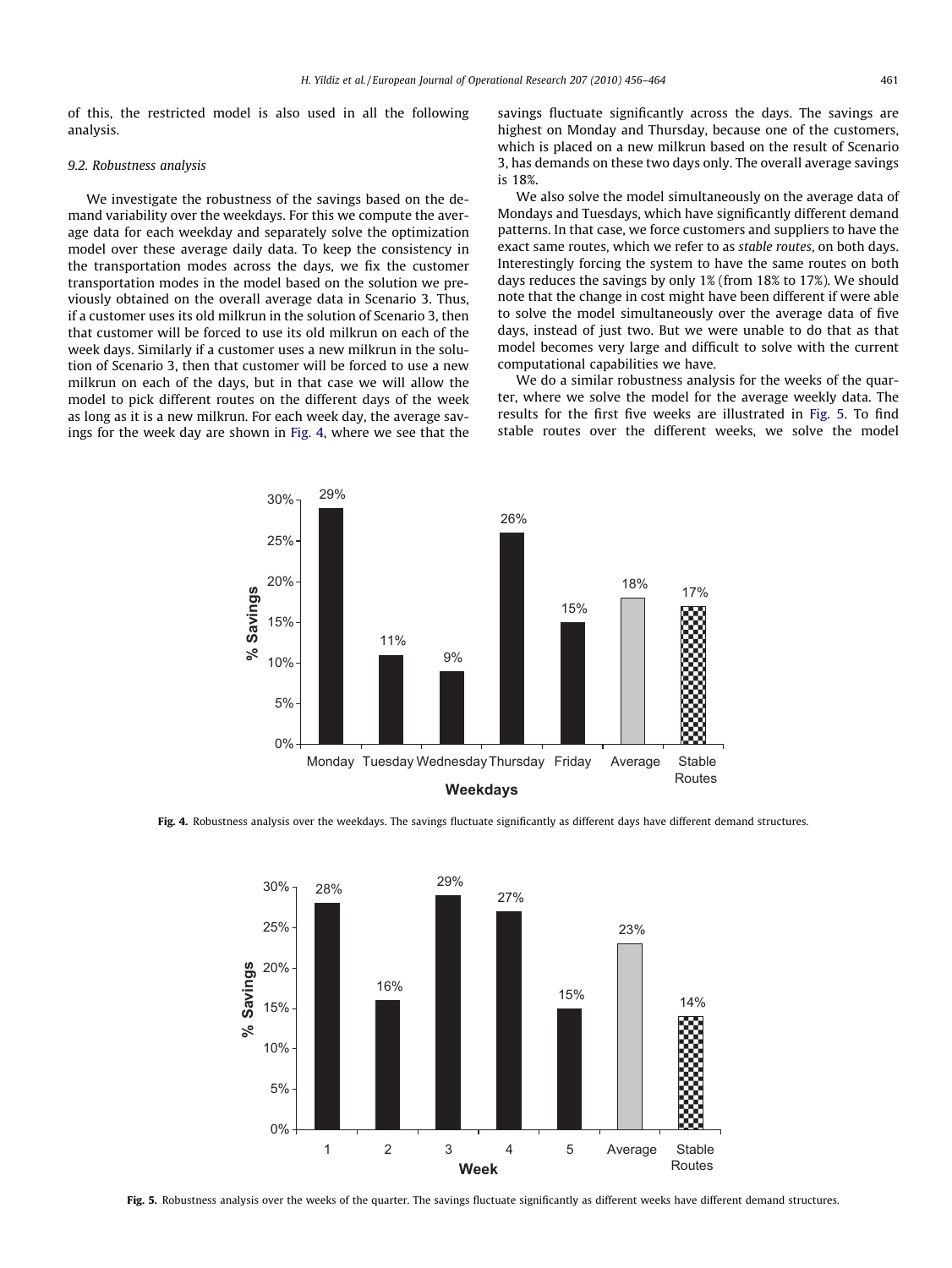simultaneously over two different weeks. For that, we chose the 1st and 12th weeks of the quarter since they are far away from each other and have significantly different demand patterns. The overall average savings is 23%. We see that the savings across the weeks fluctuates but the intensity of the fluctuation is less than the fluctuation we have seen across the days of the week in [Fig. 4.](#page-5-0) Forcing to have the same routes on both weeks reduces the savings by 9% (from 23% to 14%).

We also do a ''worst-case" scenario analysis in the following way: We take the 90th percentile of the demand and supply requirements of every customer and supplier and solve the model over that data. Obviously we should note such a demand and supply pattern is extremely unlikely. Nevertheless, the results will be useful to see the robustness of the model. Since we are feeding the model with very high demand and supply data, we test the model with different maximum volume utilization values. As noted in the problem formulation, the current value required is 70%. The results are illustrated in Table 2. In each of the maximum volume utilization rates, the savings with the high demand and supply rate are significantly ( $\sim 10\%$ ) less than the savings with the average data. We also see that as we increase the max truck fill rate, the savings increase in both cases.

#### Table 2

Max truck volume utilization on average and 90th percentile data.

| Truck fill rate (%) | % Savings        |                     |  |  |
|---------------------|------------------|---------------------|--|--|
|                     | Average data (%) | 90th percentile (%) |  |  |
| 70                  | 25               | 14                  |  |  |
| 80                  | 27               | 16                  |  |  |
| 90                  | 29               | 20                  |  |  |
| 100                 | 32               | 21                  |  |  |

#### 9.3. Utilizing the crossdock

One alternative setting that extensively utilizes the crossdock may be appealing to Bosch/ChP, because in such a system, there will be dedicated trucks between the crossdock and Bosch/ChP and all the routing will be made at the crossdock and this will be an easy-to-manage system. As clearly indicated in Fig. 6, forcing the flow of customers and suppliers, which do not use their old routes in the new solution, to go through the crossdock reduces the savings we obtained before as this restricts the solution space. When we solve the model with this restriction, we see that the savings are actually reduced to 21%, as opposed to the 25% we had before. These savings are at the 70% max truck fill rate. If we allow 100% truck fill rate, the savings goes up by only 3% (to 24%), whereas without the restriction, the savings were much higher (32%).

#### 9.4. Inventory considerations

In addition to the savings in transportation costs, this new system will result in reduced inventories for some of the customers, suppliers and also for Bosch/ChP because the new system assumes that deliveries and pickups will be made every day. This means an increase in the frequency of deliveries and pickups for some customers and suppliers, which results in reduced inventories since shipments will be made in smaller batches. We should also note that although smaller batches reduce inventories, there may be increased costs due to the additional number of batches being dealt with. These costs may relate to administration costs or costs of checking each batch.

The potential reduction in inventories is illustrated in Fig. 7, where the graph on the left is for the case where a customer's demand occurs only twice a week, namely on Mondays and



Fig. 6. Forcing the flow of customers and suppliers, which do not use their old routes, to go through the crossdock reduces the savings at both truck fill rate limits.



Fig. 7. Inventory reduction when the frequency of shipments is increased from twice a week (graph on the left) to five times a week (graph on the right).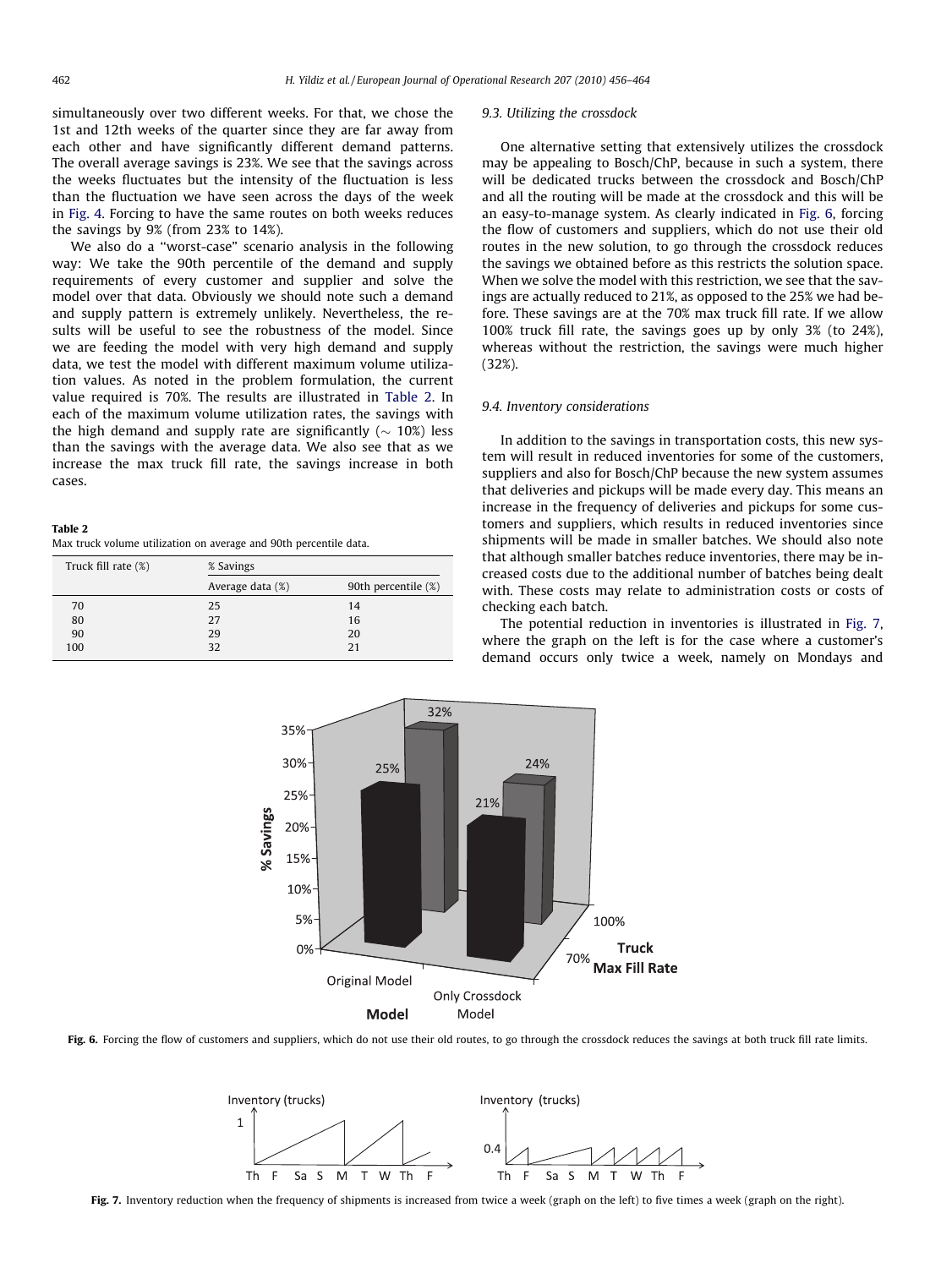<span id="page-7-0"></span>Thursdays, whereas the graph on right is for the case where the same customer's demand, which is equal to 2 trucks per week, is spread to five weekdays. In the first case, the inventory is built from Thursday to Monday to meet the demand on Monday and from Monday to Thursday to meet the demand on Thursday. In the second case, Monday's demand is built from Friday to Monday and every other weekday's demand is built during the previous day. Clearly the inventory amount in the second case is significantly lower (60%) than the first case, not only for Bosch/ ChP but also for the customer. Thus, our solution methodology is aligned with the philosophy and current implementation of BPS and represents a win for all involved parties.

#### 9.5. Other considerations

There are some other potential side benefits of this planning model and the new solution it generates. With this tool, Bosch/ ChP will be able to offer different service options to its customers, such as delivering to their location, or allowing them to pickup from the crossdock instead of Bosch/ChP. The frequency of the shipments can also be adjusted based on customers needs. In addition, Bosch/ChP thinks that this kind of system-wide improvement will potentially increase their chances to have more demand from auto manufacturers that value continuous improvement and lean practices.

A key challenge in implementing the proposed solution is the perceived lack of control the customers feel over their inbound shipments, which they rightly view as being crucial to their operations. Another business consideration is how the delivery contracts should be re-priced to add the increased delivery costs for Bosch, and how this will impact negotiating for customer contracts.

#### 10. Summary and extensions

This study was motivated by Bosch's desire to explore the opportunity to extend lean principles, which are applied internally within the framework of BPS, to the external logistics operations and it was carried out at Bosch's Charleston, SC plant.

In this project, we selected a subset of customers and suppliers to consolidate their shipments on the same routes. We also considered the use of a crossdock as a consolidation point. We developed a network flow model combined with vehicle routing from the crossdock and the plant to minimize the system-wise logistics costs. We identified the potential for significant cost savings over the current system based on our model assumptions.

We presented our findings to a wide range of people at Robert Bosch North America (RBNA). These include the plant managers and directors and managers of Customer Service, Logistics and Planning departments of two plants, including ChP. Moreover, we have presented it to the CEO and also to the Logistics Director of RBNA. They were happy with the overall outcome, the tangible results that showed real potential for cost savings and with the different design alternatives that we presented. The systematic analysis of the logistics processes that we performed was also highly appreciated.

The challenges mentioned earlier have prevented the immediate implementation of our proposed solution since it involves renegotiation of customer contracts. However, our analysis of the matching opposite and complementary flows has triggered an ongoing discussion on similar issues in RBNA's overall logistics operations, where both flows are within the purview of (different) RBNA locations. The benefits of supply chain coordination, which our study clearly revealed, has provided them with strong evidence for significant savings by overall coordination of logistics operations within RBNA's network.

We finally would like to point out two potentially beneficial methodological extensions. The first is the use of stochastic programming to handle the demand uncertainty. One important restriction would be the exponential number of discrete scenarios. Even with coarse characterization of demand and supply values, such as a three tier characterization as low-average-high, the number of scenarios for  $n$  nodes will be  $3<sup>n</sup>$ . With small  $n$ , the stochastic programming approach may be used, but for large  $n$ , it may be computationally not possible or practical.

The second extension is the use of a route-based restricted model. In that, we would consider only a set of routes instead of all possible ones in solving the problem. For that model, we need to generate a set of good routes using heuristics. We certainly want routes to have low costs. But also we want to generate routes that have daily stable loads as we will run the model every day. For this, one can build routes that have suppliers with negatively correlated shipments on the same routes. So, when the shipment of a supplier is high in one day then it is likely that the other suppliers supply will be low and the load on this route will be stable.

#### Acknowledgements

This work has been supported by the Carnegie Bosch Institute at the Tepper School of Business, Carnegie Mellon University. We thank the institute and its President Mr. Johannes K. Elling for supporting this project and providing his valuable comments. We also would like to thank Dr. Sunder Kekre for his suggestions. Finally we thank all the managers and associates of the Customer Service, Logistics and Planning department of Bosch/ChP for providing much valuable input.

#### Appendix A. Supplementary data

Supplementary data associated with this article can be found, in the online version, at [doi:10.1016/j.ejor.2010.03.044](http://dx.doi.org/10.1016/j.ejor.2010.03.044).

#### References

- Baldacci, R., Christofides, N., Mingozzi, A., 2008. An exact algorithm for the vehicle routing problem based on the set partitioning formulation with additional cuts. Mathematical Programming 115 (2), 351–385.
- Berbeglia, G., Cordeau, J., Gribkovskaia, I., Laporte, G., 2007. Static pickup and delivery problems: A classification scheme and survey. TOP 15 (1), 1–31.
- Bianchessi, N., Righini, G., 2007. Heuristic algorithms for the vehicle routing problem with simultaneous pick-up and delivery. Computers and Operations Research 34 (2), 578–594.
- Cortés, C., Matamala, M., Contardo, C., 2010. The pickup and delivery problem with transfers: Formulation and a branch-and-cut solution method. European Journal of Operational Research 200 (3), 711–724.
- Fukasawa, R., Longo, H., Lysgaard, J., Aragão, M., Reis, M., Uchoa, E., Werneck, R., 2006. Robust branch-and-cut-and-price for the capacitated vehicle routing problem. Mathematical Programming 106 (3), 491–511.
- Gajpal, Y., Abad, P., 2009. An ant colony system (ACS) for vehicle routing problem with simultaneous delivery and pickup. Computers and Operations Research 36 (12), 3215–3223.
- Gendreau, M., Potvin, J., Bräysy, O., Hasle, G., Løkketangen, A., 2007. Metaheuristics for the vehicle routing problem and its extensions: A categorized bibliography. In: Golden, B.L., Raghavan, S., Wasil, E.A. (Eds.), The Vehicle Routing Problem: Latest Advances and Challenges. Springer, Boston.
- Golden, B., Raghavan, S., Wasil, E., 2008. The Vehicle Routing Problem: Latest Advances and New Challenges. Springer.
- Hoff, A., Gribkovskaia, I., Laporte, G., Løkketangen, A., 2009. Lasso solution strategies for the vehicle routing problem with pickups and deliveries. European Journal of Operational Research 192 (3), 755–766.
- Kerivin, H., Lacroix, M., Mahjoub, A., Quilliot, A., 2008. The splittable pickup and delivery problem with reloads. European Journal of Industrial Engineering 2 (2), 112–133.
- Lysgaard, J., Letchford, A., Eglese, R., 2004. A new branch-and-cut algorithm for the capacitated vehicle routing problem. Mathematical Programming 100 (2), 423– 445.